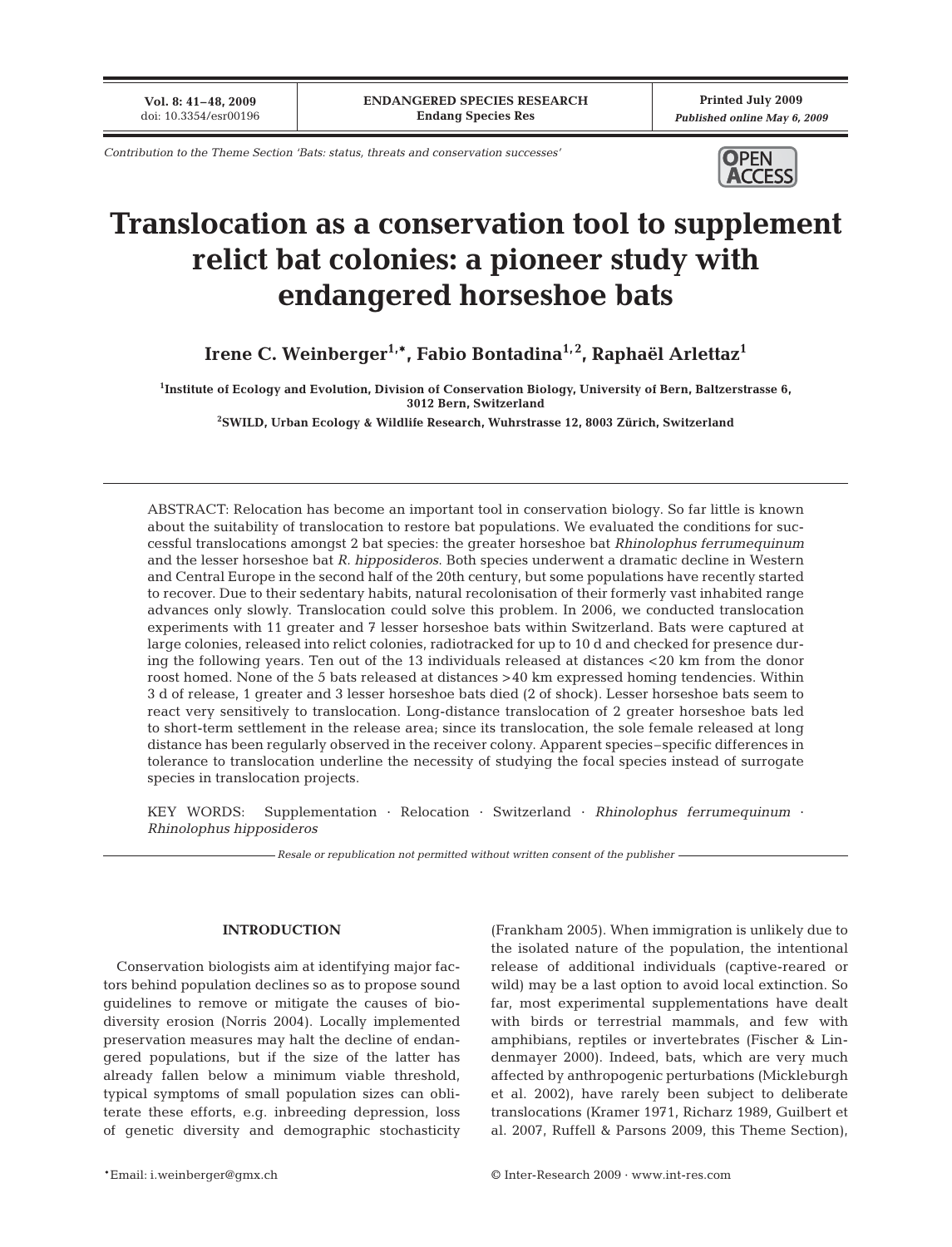and most reports concern accidental translocations or homing experiments (e.g. Davis 1966, Constantine 2003, Holland et al. 2006).

Since World War II, the greater horseshoe bat *Rhinolophus ferrumequinum* and the lesser horseshoe bat *R. hipposideros* have undergone dramatic declines in Central and Western Europe, including Switzerland (Roer 1983, Stebbings & Arnold 1989, Bontadina et al. 2000, Schaub et al. 2007). The populations of the greater horseshoe bat in Switzerland —once widespread, although never very common, across the country — shrank to only 4 isolated colonies (Schaub et al. 2007). The most likely causes of decline of the species appear to be pesticides, habitat changes, food shortage and loss and deterioration of roosts (Stebbings & Arnold 1989). The decline of the lesser horseshoe bat has been even more severe: this species was once very common and abundant throughout the country, whilst only isolated populations remain today in remote regions of the Alps (Stutz & Haffner 1984, Bontadina et al. 2000). The main probable factor in the decline of lesser horseshoe bats in Switzerland was the use of organochlorine pesticides in the past (Bontadina et al. 2008, R. Arlettaz et al. unpubl. data).

The fact that several populations of both species have recently shown signs of recovery in Switzerland suggests that the causes of decline have to some extent disappeared, which, in the case of the lesser horseshoe bat, is compatible with the pesticide scenario mentioned above. Yet an expansion into historically inhabited areas, including the recolonisation of previously abandoned roosts, has not been documented so far. Natural recolonisation of former ranges would be hampered by the fragmented nature of the present habitat matrix, with many isolated populations in remote alpine valleys, and by the strong natal philopatry in females (Ransome 1995). Therefore the question that arises is whether the translocation of individuals from large colonies with positive population growth into small relict colonies could accelerate population expansion and help by mitigating any detrimental symptoms typical of small populations.

The aim of this pioneer work was to assess the feasibility of individual translocation as a potential tool for supplementing relict populations of the 2 horseshoe bat species. More specifically, we attempted to evaluate the minimum requested translocation distance as well as the most suitable age class for successful translocation. Based on the results of previous homing experiments (Davis 1966), we expected that adults would express a high homing tendency, whereas subadults and yearlings should be less imprinted geographically and socially, i.e. more prone to adapt to a new environment. However, survival might be lower for yearlings (Schaub et al. 2008). Survival and settlement of the translocated animals were evaluated in both short- (radiotracking) and mid-term (roost) surveys.

#### **MATERIALS AND METHODS**

**Captures and releases.** To reduce the effects of individual removal, translocated bats were only taken from large, increasing donor colonies (>50 adults as per 2005). They were released into relict, often slightly augmenting colonies. This ensured that both roost and foraging habitats were not yet at carrying capacity. We attempted to assess the success of translocation according to the criteria outlined in Seddon (1999): (1) short-term settlement: animals stayed for a period of days in the release area; (2) mid-term settlement: bats successfully hibernated there; and (3) long-term settlement: bats reproduced in the receiver colony home range. Individuals of 3 age classes were used: adults, subadults (1 to 2 yr old) and yearlings. We preferentially chose females to translocate because they are more likely to return to maternity roosts than males, thus increasing the accuracy of assessment of translocation success.

Our donor colony of greater horseshoe bats was located in Vex (Canton of Valais,  $961$  m altitude, n = 95 adults in 2005; Schaub et al. 2007, Sierro et al. in press), whilst the 4 donor colonies of lesser horseshoe bats were located in Kleinteil (Obwalden, 589 m, n = 315), Giswil (Obwalden, 539 m, n = 66), Latterbach (Bern, 820 m,  $n = 66$ ) and Blumenstein (Bern, 833 m, n = 108). All donor colonies were based in small alpine villages which are surrounded by various mountainous landscapes consisting of farmland and woodland.

For the release of the greater horseshoe bats, 2 receiver colonies with only few individuals were chosen: Pfyn (Valais, 616 m,  $n = 4$ ) and Wegenstetten (Aargau, 488 m,  $n = 5$ ). For the lesser horseshoe bats, release sites were selected among small populations  $\approx$  45 adults as per 2005): Brienzwiler (Bern, 729 m, n = 44) and Wilen (Obwalden, 554 m,  $n = 33$ ). The distances between donor and receiver colonies are given in Table 1. We made sure that receiver colonies were in buildings and mountainous landscapes similar to the surroundings of the donor colonies.

Greater horseshoe bats were captured with mistnets in May (adults), July (subadults) and September 2006 (yearlings) outside the donor roost or at the entrance to a cave used as a day roost by the same colony (Lugon 1996). Lesser horseshoe bats were captured in June (adults) and August 2006 (subadults and yearlings) either with mist-nets at the roost entrance or with a hand-net within the nursery roost after sun-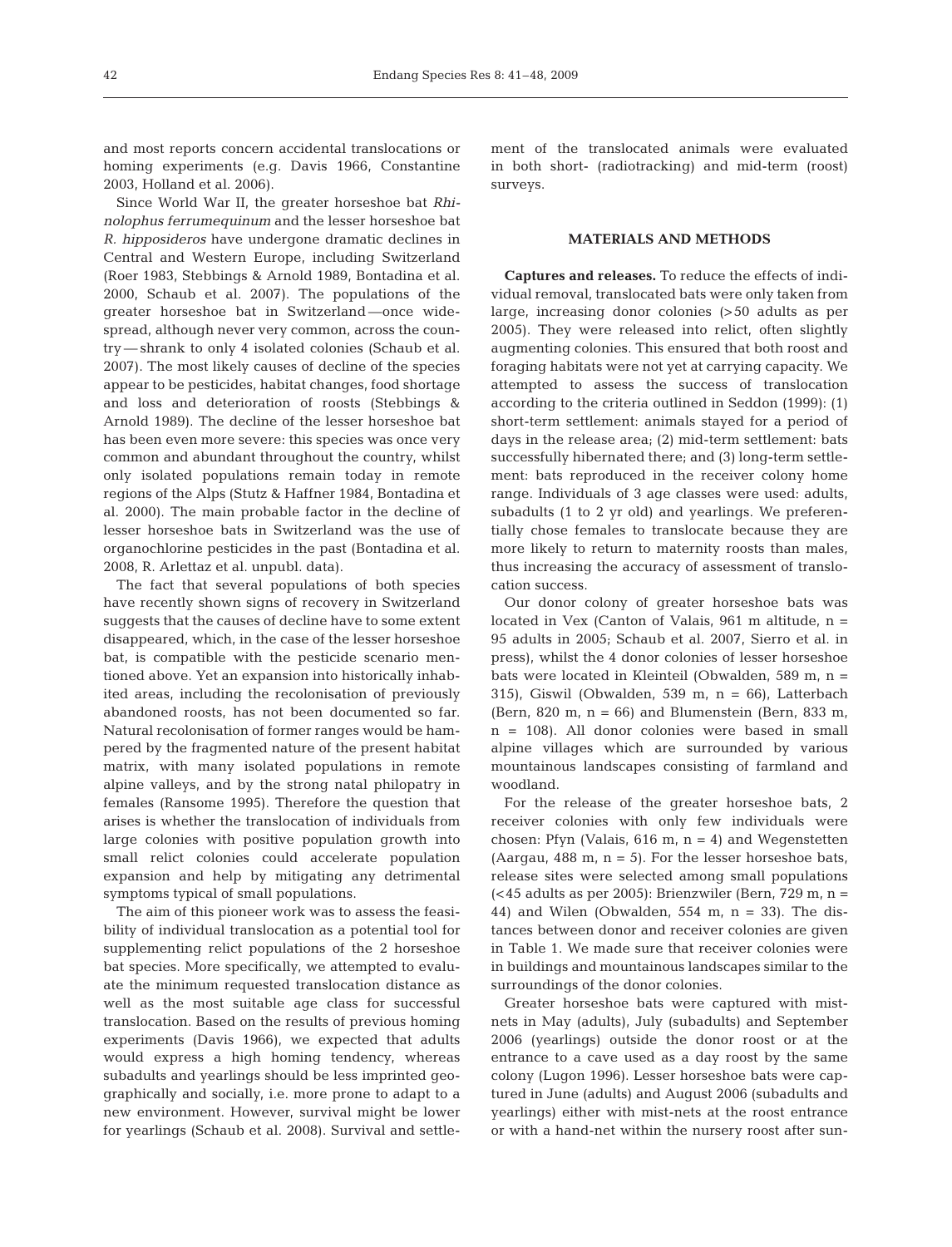Table 1. *Rhinolophus ferrumequinum* and *R. hipposideros*. Number of bats used for translocation (N) with information on donor and receiver colonies with respect to colony size and aerial distance between them. GHB: greater horseshoe bat; LHB: lesser horseshoe bat. Donor colony size of the Vex colony was estimated from mark-recapture modelling (Schaub et al. 2007); all other donor colony sizes were estimated from the maximum number of individuals at emergence before pups started to fly out of the nursery roost in 2005

| Species    | Donor colony | Coordinates                           | Colony size N |   | Receiver colony | Coordinates                           |    | Colony size Distance (km) |
|------------|--------------|---------------------------------------|---------------|---|-----------------|---------------------------------------|----|---------------------------|
| <b>GHB</b> | Vex          | $46^{\circ}$ 12' N, $7^{\circ}$ 23' E | 95            | 9 | Pfyn            | 46° 18' N, 7° 36' E                   | 43 | 18                        |
| <b>GHB</b> | Vex          | 46°12′N, 7°23′E                       | 95            |   | Wegenstetten    | $47^{\circ}$ 29' N, $7^{\circ}$ 55' E | .5 | 148.6                     |
| <b>LHB</b> | Giswil       | $46^{\circ}50'$ N, $8^{\circ}11'E$    | 66            | 3 | Brienzwiler     | $46^{\circ}44'$ N, $8^{\circ}5'E$     | 44 | 12.3                      |
| LHB        | Blumenstein  | $46^{\circ}43'$ N, $7^{\circ}30'$ E   | 108           |   | Brienzwiler     | $46^{\circ}44'$ N, $8^{\circ}5'E$     | 44 | 44.3                      |
| LHB        | Latterbach   | $46^{\circ}40'$ N, $7^{\circ}34'$ E   | 66            |   | Wilen           | 46° 52' N, 8° 13' E                   | 33 | 54.3                      |
| LHB        | Blumenstein  | $46^{\circ}43'$ N, $7^{\circ}30'$ E   | 108           |   | Wilen           | $46^{\circ}$ 52' N, $8^{\circ}$ 13' E | 33 | 56.8                      |
| <b>LHB</b> | Kleinteil    | $46^{\circ}49'$ N, $8^{\circ}9'E$     | 315           |   | Brienzwiler     | $46^{\circ}44'$ N. $8^{\circ}5'E$     | 44 | 10.5                      |

rise. During the period of late pregnancy and early lactation, no animal of either species was captured in order to keep disturbance to a minimum. No animal was translocated prior to bad weather and translocations ended at the end of September, i.e. well before the onset of hibernation.

All captured animals were sexed, measured and their reproductive status was assessed. The exact age of greater horseshoe bats was known beforehand because since 1989 all yearly cohorts had been ringed at Vex (Schaub et al. 2007, Sierro et al. in press). Only healthy bats were chosen and — in the rare case where they were not already marked — were ringed. They were fitted with a radio transmitter (Holohil Systems) which was attached to the fur between the shoulder blades with Skinbond™, a latex-based and biodegradable surgical glue. Adult and subadult greater horseshoe bats were equipped with BD-2P transmitters (1.0 g, activity switch, 28 d life expectancy); lesser horseshoe bats and yearlings of greater horseshoe bats were fitted with BD-2N transmitters (0.43 g, no activity switch, 14 d life expectancy). Forearm wing bands and transmitters were both covered with colour reflecting tape to enable visual recognition with a torch from a distance. At first, captured animals were kept in linen bags or small cages  $(30 \times 30 \times 30 \text{ cm})$  and stored in a dark and cool place. Water was provided ad libitum in the cage. During transport to the receiver colony, which lasted between 20 min and 3 h, animals were kept in bags only. To increase the duration of contact with the local conspecifics within the roost, all bats were released within the receiver roost within 4 h after sunrise. Of all translocated bats, 67% (greater horseshoe bats,  $n = 7$ ; lesser horseshoe bats,  $n = 5$ ) were captured in early morning, with captivity thus lasting less than 4 h; the remaining 33% (greater horseshoe bats,  $n = 4$ ; lesser horseshoe bats,  $n = 2$ ) were captured at dusk emergence, which implied up to 12 h of captivity.

**Monitoring translocation success.** To detect possible agonistic interactions between resident bats and the immigrants, bat behaviour was monitored during the day of release until dusk emergence (greater horseshoe bats,  $n = 2$ ; lesser horseshoe bats,  $n = 4$ ) with an infrared video recording system (Videotronic, CCD-7012P; tape recorder: Sanyo, TLS 9924P with a 10 frames  $s^{-1}$  time-lapse; 80 W infrared LED light: MFL-I/LED6). The camera was pointed towards the area where most bats roosted. Video footage was subsequently analysed in the lab.

After dusk emergence, all bats were continuously radiotracked during the whole night by one person equipped with a receiver (Australis 26k scanning receiver, Titley Electronics) and a directional Hantenna (RA-14K, Telonics), or a vehicle-mounted omnidirectional antenna (HL-M881H, Hotline). Foraging areas were located by homing in towards the highest amplitude signals (White & Garrott 1990). Coordinates of bearings were taken with GPS (eTrex Summit, Garmin). In some instances, bats could be observed in the field, either visually, using a torch with a red light filter, or by using a bat detector (Mini-3 Bat detector, Ultra Sound Advice). Individuals were followed for up to 10 consecutive nights, but continuous radio-monitoring was restricted to the first 3 initial nights when animals homed. Locations of day roosts were assessed until the transmitter failed or was removed or when the bat died.

Monitoring is still ongoing (as of 2009), with presence being regularly checked in the receiver roost as well as in all roosts that were visited at least once during the translocation experiment, providing information about the mid-term success.

**Statistical analysis.** As translocation distances varied greatly for lesser horseshoe bats and also to simplify, we grouped the distances into 2 classes: <20 km and >40 km (Table 1). Four dispersal directions (N, E, S and W) were estimated through bearings of vanishing signals and tested for non-random directionality of movement by applying a chi-square test on the number of moves into each of 4 azimuth quadrants. The flight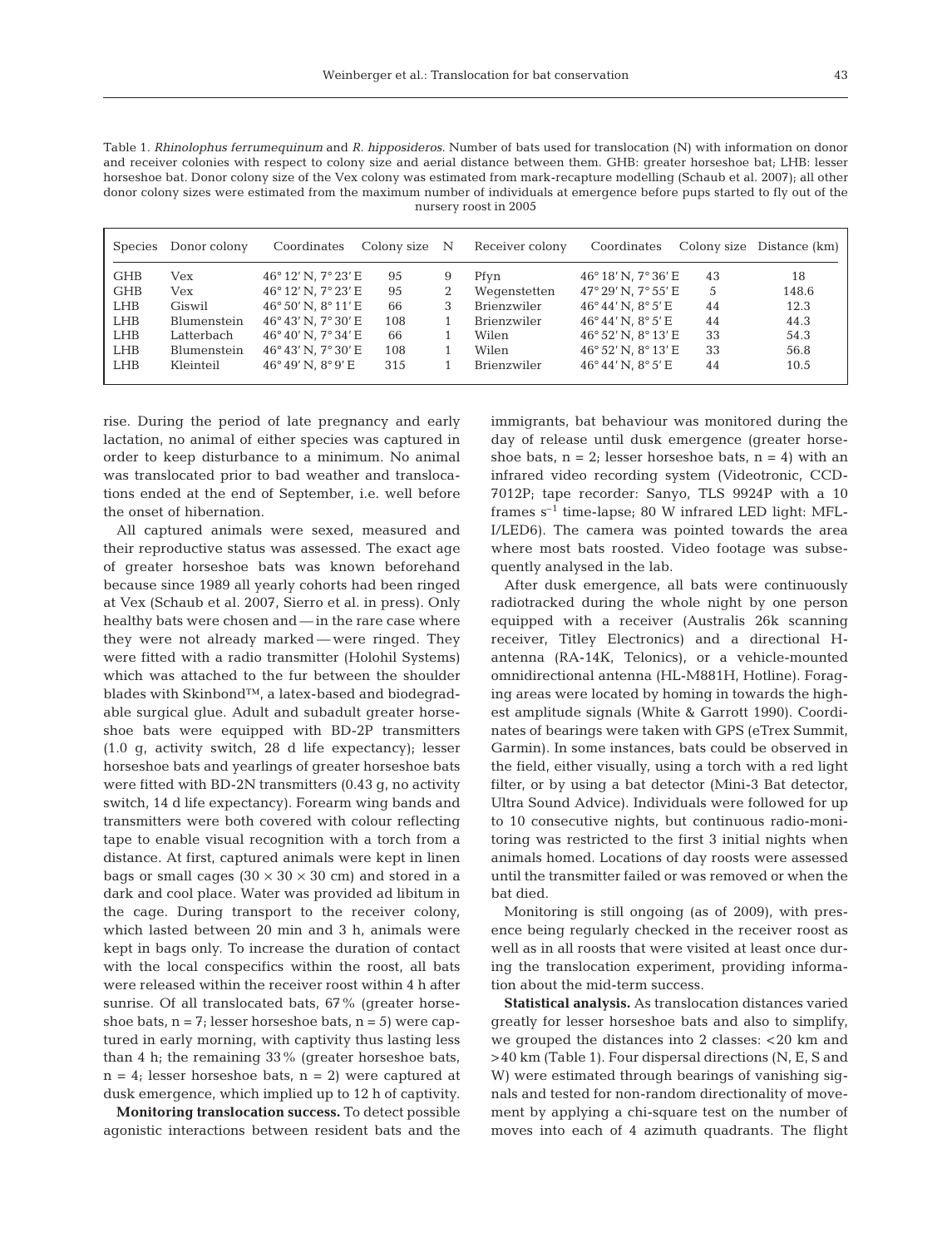speed in greater horseshoe bats was calculated from the time of emergence until the animal crossed an arbitrary border of their colonial home range (4 km radius from the nursery colony, based on radiotracking data obtained for the donor colony by Lugon 1996). Statistics are presented as means ± SE.

#### **RESULTS**

#### **Greater horseshoe bats**

Eleven greater horseshoe bats were translocated: 4 adult females and 5 yearlings (2 females and 3 males) over an aerial distance of 18 km between the donor and receiver roosts, whilst 2 subadults (1 female and 1 male) were released 148 km away (Fig. 1).

Video filming in the roost was only carried out for the 2 subadult bats released 148 km from their donor roost. The video footage comprised 320 min of sequences, but only the translocated female could be recognized, and only for 12 s: it hung close to a resident bat, but neither body contact nor agonistic behaviour could be observed. In the first night after release, emergence time was slightly delayed, on average by 27.5 min (range  $=-4$  to 82 min; n = 11), compared to the emergence time in the subsequent evening. During the first night after release, only 1 greater horseshoe bat used the release site as a night roost, and this may have been due to a heavy rainfall.

All 9 bats translocated 18 km away from the donor roost showed homing tendencies, at least initially. Movement towards original nursery roosts was recognised starting as early as  $126 \pm 45.4$  min (n = 9) after emergence on the very first night after release. Vanishing bearings were not randomly distributed according to the 4 azimuth quadrants ( $\chi^2$  = 20.25, df = 3, p < 0.05), with the approximate direction always pointing towards the donor roost. Eight out of these 9 bats completed homing within the first night after release. The time span between the emergence at the release site and the crossing of the boundary of the foraging home range of their colony of origin averaged  $173.5 \pm$ 10.6 min  $(n = 8)$ , resulting in a mean flight speed of 7.7  $\pm$  2.2 km h<sup>-1</sup> with a maximum recorded speed of  $21 \text{ km h}^{-1}$ . Interestingly, all adult bats that homed did not use their native nursery roost for at least 2 d after release. With regard to the yearlings, 3 returned to the donor roost immediately after homing, whilst one did so only during the second night after release. All bats that had returned to their place of origin foraged exclusively within a radius of 3.9 km from nursery roost, which corresponds to the previously estimated foraging home range of the colony (Lugon 1996).

The 2 subadult bats released 148 km away from their place of origin stayed in the surroundings of the release

**Negenstetten**  $47°N$ Wilen Giswil **Kleinteil Blumenstein Brienzwiler** Latterbach  $46°N$ 50 km  $8^{\circ}E$  $6^{\circ}E$  $7^{\circ}E$ 9°E  $10^{\circ}E$ 

Fig. 1. *Rhinolophus ferrumequinum* and *R. hipposideros*. Nursery roosts of greater (GHB, circles) and lesser horseshoe bats (LHB, squares) used for translocation experiments in Switzerland. Black symbols: donor colonies; white symbols: receiver colonies. GHB were translocated from Vex to Pfyn (18 km aerial distance) and from Vex to Wegenstetten (148 km). LHB were released in Brienzwiler, stemming from Blumenstein (44 km), Giswil (12 km) and Kleinteil (10 km); and in Wilen, originating from Latterbach (54 km) and Blumenstein (56 km)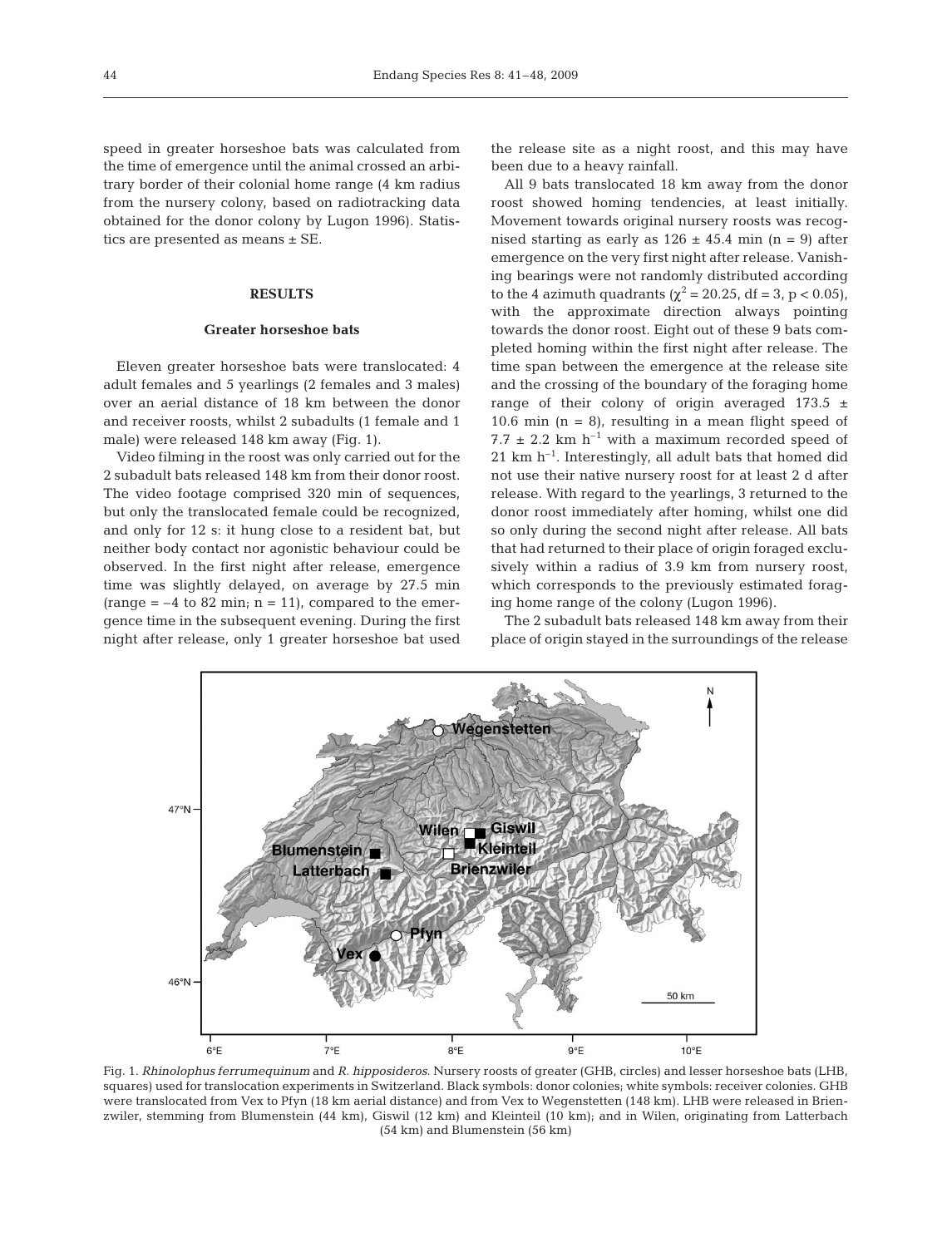| Table 2. Rhinolophus ferrumequinum and R. hipposideros. Short-term translocation outcome for all translocated bats. For bats       |
|------------------------------------------------------------------------------------------------------------------------------------|
| settling down in the release area (remaining at least 1 night in the release area), the maximal distances from the release site to |
| main foraging grounds and settlement roosts are indicated. GHB: greater horseshoe bat; LHB: lesser horseshoe bat; F: female;       |
| M: male; A: adult; S: subadult; J: juvenile; +: success; - failure                                                                 |

| Species    |                           | Sex Age class | Distance<br>capture-release<br>location (km) | Immediate<br>translocation<br>outcome | Reason for<br>failure | Max distance from<br>release site to<br>foraging ground (km) | Max distance<br>from release site to<br>chosen roost (km) |
|------------|---------------------------|---------------|----------------------------------------------|---------------------------------------|-----------------------|--------------------------------------------------------------|-----------------------------------------------------------|
| <b>GHB</b> | $\boldsymbol{\mathrm{F}}$ | A             | 18                                           |                                       | Immediate homing      |                                                              |                                                           |
| <b>GHB</b> | F                         | $\mathbf{A}$  | 18                                           |                                       | Immediate homing      |                                                              |                                                           |
| <b>GHB</b> | F                         | A             | 18                                           |                                       | Immediate homing      |                                                              |                                                           |
| <b>GHB</b> | F                         | А             | 18                                           |                                       | Immediate homing      |                                                              |                                                           |
| <b>GHB</b> | F                         | S             | 148.6                                        | $^{+}$                                |                       | 1.3                                                          | 0.2                                                       |
| <b>GHB</b> | M                         | S             | 148.6                                        | $^{+}$                                |                       | 10.4                                                         | 9.9                                                       |
| <b>GHB</b> | M                         | J             | 18                                           |                                       | Immediate homing      |                                                              |                                                           |
| <b>GHB</b> | $\mathbf{M}$              | J             | 18                                           |                                       | Death (3rd night)     | 5.2                                                          | 4.7                                                       |
| <b>GHB</b> | M                         | J             | 18                                           |                                       | Immediate homing      |                                                              |                                                           |
| <b>GHB</b> | F                         | J             | 18                                           |                                       | Immediate homing      |                                                              |                                                           |
| <b>GHB</b> | М                         | J             | 18                                           |                                       | Immediate homing      |                                                              |                                                           |
| <b>LHB</b> | F                         | А             | 12.3                                         |                                       | Death (2nd night)     | 0.4                                                          | 0.46                                                      |
| <b>LHB</b> | F                         | $\mathsf{A}$  | 12.3                                         |                                       | Immediate homing      |                                                              |                                                           |
| <b>LHB</b> | F                         | A             | 12.3                                         |                                       | Homing (2nd night)    | 0.6                                                          | 0.26                                                      |
| <b>LHB</b> | F                         | A             | 44.3                                         |                                       | Death (3rd night)     | 1.5                                                          | 1.47                                                      |
| <b>LHB</b> | F                         | S             | 54.3                                         | $+$                                   |                       | 0.8                                                          | 0.25                                                      |
| <b>LHB</b> | F                         | S             | 56.8                                         | $^{+}$                                |                       | 0.3                                                          | 0.25                                                      |
| <b>LHB</b> | M                         | J             | 10.5                                         |                                       | Death (1st night)     |                                                              |                                                           |

site until the end of their radiotracking sessions (Table 2). Among the short-distance releases, one yearling initially showed homing tendencies but eventually installed itself close to the release site where it was found on the ground partly eaten by a predator on Day 3. None of these 3 bats that remained in the surroundings of the release area (the 2 long-distance and 1 short-distance translocations mentioned above) used the release site as day roost during the short-term monitoring; instead, they chose buildings close by. While the short-distance translocated yearling that did not home and died on Day 3 and the long-distance translocated subadult female roosted and foraged close to the release site, the roosts and foraging areas of the long-distance translocated subadult male were outside the suspected boundaries of the receiver colony home range (Table 2). During radiotracking, the 2 longdistance translocated subadult bats frequented only one roost each, for both day and night roosting.

The long-distance translocated subadult female was frequently observed in its new roost during the 2 yr following translocation (2007 and 2008). Pregnancy failure (loss of embryo) was documented on video footage for this bat in 2007.

#### **Lesser horseshoe bats**

A total of 7 lesser horseshoe bats were translocated: 3 adult females and 1 yearling male, and 1 adult and 2

subadult females at aerial distances <20 and >40 km from their original roosts, respectively (Tables 1 & 2, Fig. 1).

A total of 650 min of video footage was obtained from 4 bats, of which 146.20 min of sequences showed a translocated bat. Altogether, 5 interactions were recorded: in 4 cases, a flying resident bat approached the sleeping translocated bat. Although agonistic behaviour cannot be entirely excluded, none of the translocated bats took off during or immediately after the approach. In one sequence, an introduced lesser horseshoe bat attached itself to the cluster of resident bats for a few seconds and then hung very close to the cluster without any noticeable agonistic behaviour from the residents.

Emergence was, as in greater horseshoe bats, slightly delayed, on average by 20 min (range  $= -6$  to 30 min,  $n = 6$ ) during the first night following the release compared to the emergence in the subsequent evening.

Two of the 4 lesser horseshoe bats translocated <20 km homed: in one case, homing began 85 min after emergence on the first night; in the other case, immediately after emerging from a cave in the vicinity of the release site on the second night. The remaining 5 lesser horseshoe bats stayed in the surroundings of the release site throughout the whole period of radiotracking (two had been released <20 km and three >40 km from their original roost; Table 2). Bats that remained in the release area chose caves, rock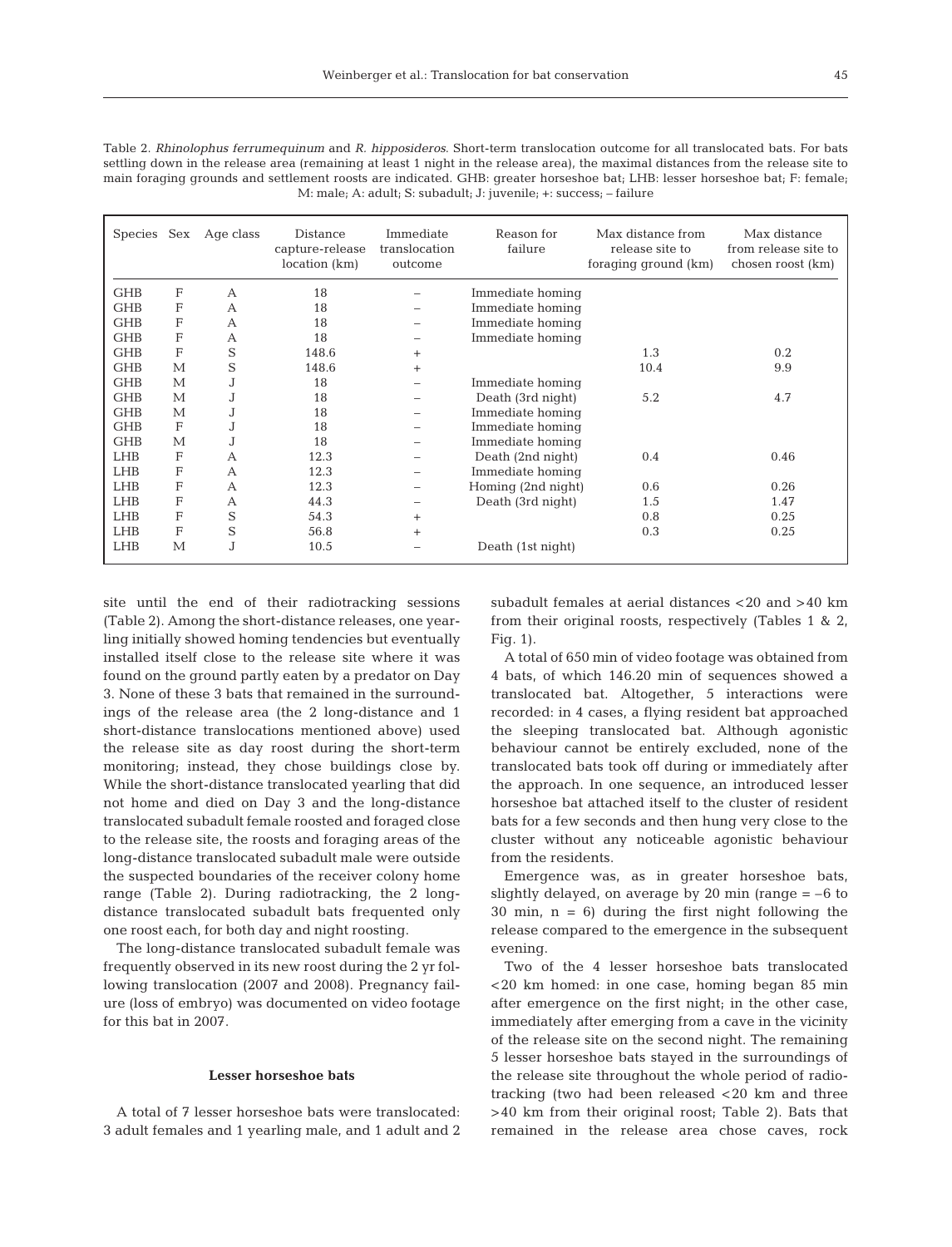crevices and buildings at maximum distances of 1.5 km from the release site, but none used the latter as a day roost. All roosted and foraged within the suspected foraging home range of their colony (Table 2).

During the short period of radiotracking, 3 of the 7 translocated bats died (on Days 1, 2 and 3, respectively). Two deaths that took place during daytime were diagnosed through necropsy as due to shock caused by stress. The third bat died at night, and its body was retrieved partly eaten.

### **DISCUSSION**

Our pioneer work suggests that translocation of greater horseshoe bats might be a suitable measure for supplementing populations, provided that long-distance translocation is implemented: a subadult female was observed for over 2 yr in the receiver colony, where it even attempted to reproduce in the year following its release. The fact that the subadult male released over the same distance was not re-observed is not surprising, as maturing males rarely share roosts with females (Schaub et al. 2007). In contrast, shortdistance translocations were a total failure among this species. For lesser horseshoe bats, all short-distance attempts failed, and 2 out of 3 bats translocated over long-distance remained in the area during short-term radiotracking. So far, these 2 bats have not been observed during mid-term monitoring.

In both species, agonistic behaviour between resident and translocated bats could not be documented. On this topic, information remains scarce. This differs remarkably from the defensive and aggressive reactions described in the strong matrilineal colonies of Bechstein's bats (Kerth et al. 2002).

After being released, none of the translocated bats used the release site as a day roost during the short period of radiotracking. Lesser horseshoe bats that remained in the release area used foraging grounds and roosts within the suspected foraging home range, which is estimated to lie within 2.5 km radius from the colony (Bontadina et al. 2002). Similarly, 2 of the 3 greater horseshoe bats that stayed in the release area remained within the 4 km radius of the estimated foraging home range of the colony (Jones et al. 1995, Lugon 1996). The third individual roosted and foraged outside the predicted foraging home range although it was at a short distance. The fact that at least 1 of 2 long-distance translocations of greater horseshoe bats resulted in mid-term installation and even reproduction attempts shows not only that greater horseshoe bats are able to find suitable foraging grounds and hibernacula in an initially totally unknown environment, but also that translocated bats can readily be accepted by residents.

The homing capacity of greater horseshoe bats released at short distance is also clearly demonstrated in the present study. Among 9 greater horseshoe bats released 18 km from their original nursery roost, all but one homed with ease. Casual sightings of banded individuals have shown that post-breeding dispersal of the greater horseshoe bats from the Vex colony can be as far as 27 km (Lugon 1996), suggesting that some of the translocated adult greater horseshoe bats might already have been familiar with the grounds around the release site. However, yearlings were most probably unfamiliar with the environment between the receiver and the donor roosts because they had not yet experienced post-breeding dispersal, and were likely still in the phase of gradually becoming acquainted with the nursery roost's surroundings (Jones et al. 1995). Indeed, the surprisingly high homing success rate of yearlings in the present study suggests the use of subtle spatial orientation mechanisms, e.g. reliance on Earth's magnetic field (Holland et al. 2006).

The 2 lesser horseshoe bats that homed had to pass a mountain ridge situated at an altitude of 1000 m, about 300 m higher than the release and receiver sites. Previous homing experiments have shown that lesser horseshoe bats are able to find their roost when released as far as 24 km from their original roost (Issel 1950, Davis 1966), and exceptional long-distance movements of up to 150 km have been documented from some banded individuals (Hutterer et al. 2005).

Earlier homing experiments with bats have revealed that even non-migratory species can locate their original roost over long distances (Davis 1966). Our results suggest that the minimum distance for a successful translocation of bats is much longer than the distance recommended for most terrestrial mammals, which has been estimated as 5 to 10 times the width of an individual's home range (Conover 2002).

The variation in homing velocities varied greatly between individuals because most bats foraged on their way home. Our estimated maximum flight speed of 21 km  $h^{-1}$  in one greater horseshoe bat corroborates the figures obtained by Stebbings (1982).

During our translocation experiments, 3 lesser horseshoe bats (43%) and 1 greater horseshoe bat (9%) died within 3 d of release. Translocating wild animals involves frequent handling, e.g. capture, transmitter attachment, transportation and release, all of which are likely to induce some stress (Williams & Thorne 1996, Jung et al. 2002). However, this high mortality rate, especially in lesser horseshoe bats, is unlikely to be attributed only to capture and handling; former radiotracking by our research group of >50 greater horseshoe bats and 50 lesser horseshoe bats within their native range led to no casualties (Bontadina et al. 1995, 2002, 2006, Lugon 1996). We thus believe that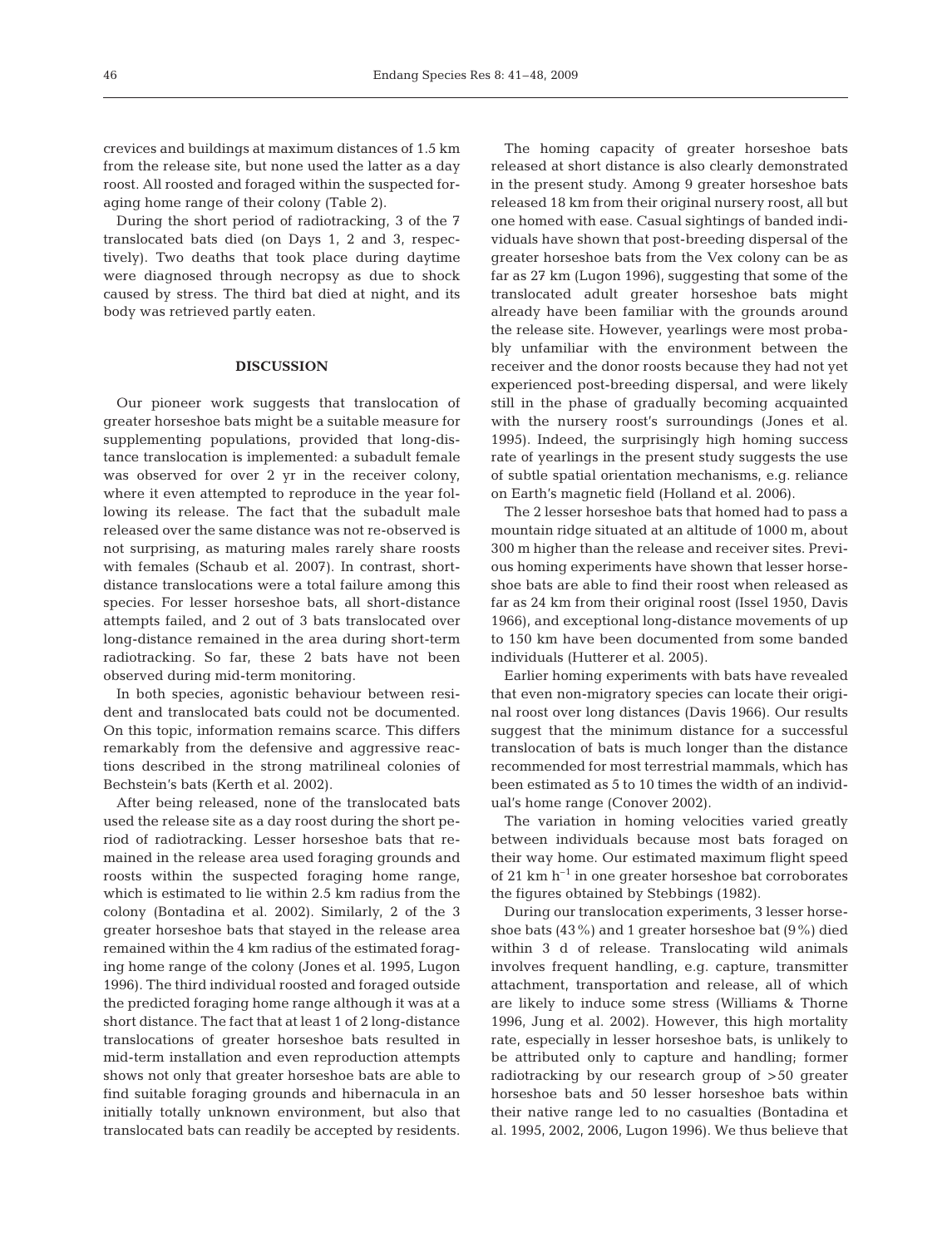the deaths recorded in the present study were caused principally by exposure to a new and hostile environment (Letty et al. 2000), which may in turn, among other factors, have increased predation risks.

We conclude that lesser horseshoe bats may be too sensitive to be translocated. Other methods should thus be sought after to help them recolonise their former range (e.g. defragmentation of habitat as suggested by Bontadina et al. 2008). In contrast, there seems to be some potential for successful translocation in greater horseshoe bats, provided that only subadults or adults are released at great distances (>100 km) from their home site. A tight genetic monitoring of the supplemented colonies both before and after release would provide a unique opportunity to assess the effects of introducing new genes into relict populations for population development. Finally, our findings revealed contrasted species-specific differences in behaviour and adaptive potential to new environments in these 2 related bat species, underlining the necessity to study the endangered focal species—instead of surrogate species as proposed by the IUCN (1998) when considering translocation as an option for population restoration.

*Acknowledgements.* This work was only possible thanks to the engaged support of the regional bat coordinators A. Beck (Aargau), A. Sierro (Valais), A. Theiler (Obwalden) and P. Zingg (Bern). We thank M. P. Ryser of the Institute for Pathology, Vetsuisse faculty, University of Bern, for the necropsies. We are especially grateful to 3 anonymous reviewers for improvements to the paper. The experiments were performed under license from the Federal Ministry for the Environment and from the official cantonal agencies of Obwalden, Valais, Aargau and Bern.

#### LITERATURE CITED

- Bontadina F, Beck A, Gloor S, Hotz T, Lutz M, Mühlethaler E (1995) Jagt die grosse Hufeisennase *Rhinolophus ferrumequinum* im Wald? Grundlagen zum Schutz der letzten grösseren Kolonie in der Schweiz. Ornithol Beob 92:325–327
- Bontadina F, Arlettaz R, Fankhauser T, Lutz M, Mühlethaler E, Theiler A, Zingg P (2000) The lesser horseshoe bat *Rhinolophus hipposideros* in Switzerland: present status and research recommendations. Le Rhinolophe 14:69–83
- ► Bontadina F, Schofield H, Naef-Daenzer B (2002) Radio tracking reveals that lesser horseshoe bats (*Rhinolophus hipposideros*) forage in woodland. J Zool Lond 258:281–290
	- Bontadina F, Hotz T, Märki K (2006) Die Kleine Hufeisennase im Aufwind. Ursachen der Bedrohung, Lebensraumansprüche und Förderung einer Fledermausart. Haupt Verlag, Bern
- ▶ Bontadina F, Schmied SF, Beck A, Arlettaz R (2008) Changes in prey abundance unlikely to explain the demography of a critically endangered Central European bat. J Appl Ecol 45:641–648
	- Conover MR (2002) Wildlife translocation. In: Resolving human–wildlife conflicts: the science of wildlife dam-

age management. Lewis Publishers, Boca Raton, FL, p 211–228

- ► Constantine DG (2003) Geographic translocation of bats: known and potential problems. Emerg Infect Dis 9:17–21
- ► Davis R (1966) Homing performance and homing ability in bats. Ecol Monogr 36:201–237
- ► Fischer J, Lindenmayer DB (2000) An assessment of the published results of animal's relocations. Biol Conserv 96:1–11
- ► Frankham R (2005) Genetics and extinction. Biol Conserv 126:131–140
	- Guilbert M, Walker MM, Greif S, Parsons S (2007) Evidence of homing following translocation of long-tailed bats (*Chalinolobus tuberculatus*) at Grand Canyon Cave, New Zealand. N Z J Zool 34:239–246
- ► Holland RA, Thorup K, Vonhof MJ, Cochran WW, Wikelski M (2006) Bat orientation using Earth's magnetic field. Nature 444:702
	- Hutterer R, Ivanova T, Meyer-Cords C, Rodrigues L (2005) Bat migrations in Europe: a review of banding data and literature. Bundesamt für Naturschutz, Bonn
	- Issel W (1950) Ökologische Untersuchungen an der Kleinen Hufeisennase (*Rhinolophus hipposideros* (Bechstein)) im mittleren Rheinland und unteren Altmühltal. Zool Jahrb Abt Syst Oekol Geogr Tiere 79:71–86
	- IUCN (1998) Guidelines for re-introductions. Prepared by the IUCN/SSC Re-introduction Specialist Group. IUCN, Gland and Cambridge
	- Jones G, Duvergé PL, Ransome RD (1995) Conservation biology of an endangered species: field studies of greater horseshoe bats. Symp Zool Soc Lond 67:309–324
	- Jung TS, Thompson ID, Hickey MBC, Titman RD (2002) Apparent capture myopathy in Hoary bats, *Lasiurus cinereus*: a cautionary note. Can Field Nat 116:136–137
- ► Kerth G, Safi K, König B (2002) Mean colony relatedness is a poor predictor of colony structure and female philopatry in the communally breeding Bechtein's bat (*Myotis bechsteinii*). Behav Ecol Sociobiol 52:203–210
	- Kramer RJ (1971) Hawaiian land mammals. Charles E. Tuttle Company, Rutland, VT
- ▶ Letty J, Marchandeau S, Clobert J, Aubineau J (2000) Improving translocation success: an experimental study of antistress treatment and release method for wild rabbits. Anim Conserv 3:211–219
	- Lugon A (1996) Ecologie du grand rhinolophe, *Rhinolophus ferrumequinum* (Chiroptera, Rhinolophidae) en Valais (Suisse): habitat, régime alimentaire et stratégie de chasse. MS thesis, University of Neuchâtel
	- Mickleburgh SP, Hutson AM, Racey PA (2002) A review of the global conservation status of bats. Oryx 36:18–34
- ▶ Norris K (2004) Managing threatened species: the ecological toolbox, evolutionary theory and declining-population paradigm. J Anim Ecol 41:413–426
- ▶ Ransome R (1995) Earlier breeding shortens life in female greater horseshoe bats. Philos Trans R Soc Lond 350: 153–161
	- Richarz K (1989) Report of the successful transplantation of a nursery colony of the lesser horseshoe bat (*Rhinolophus hipposideros*) and remarks about the actual status of this species in Bavaria. In: Hanak V, Horacek I, Gaisler J (eds) European bat research 1987. Charles University Press, Prague, p 659–670
	- Roer H (1983) Zur Bestandssituation von *Rhinolophus ferrumequinum* (Schreber, 1774) und *Rhinolophus hipposideros* (Bechstein, 1800) im westlichen Mitteleuropa. Myotis 21–22:122–131
- ▶ Ruffell J, Parsons S (2009) Assessment of the short-term success of a translocation of lesser short-tailed bats